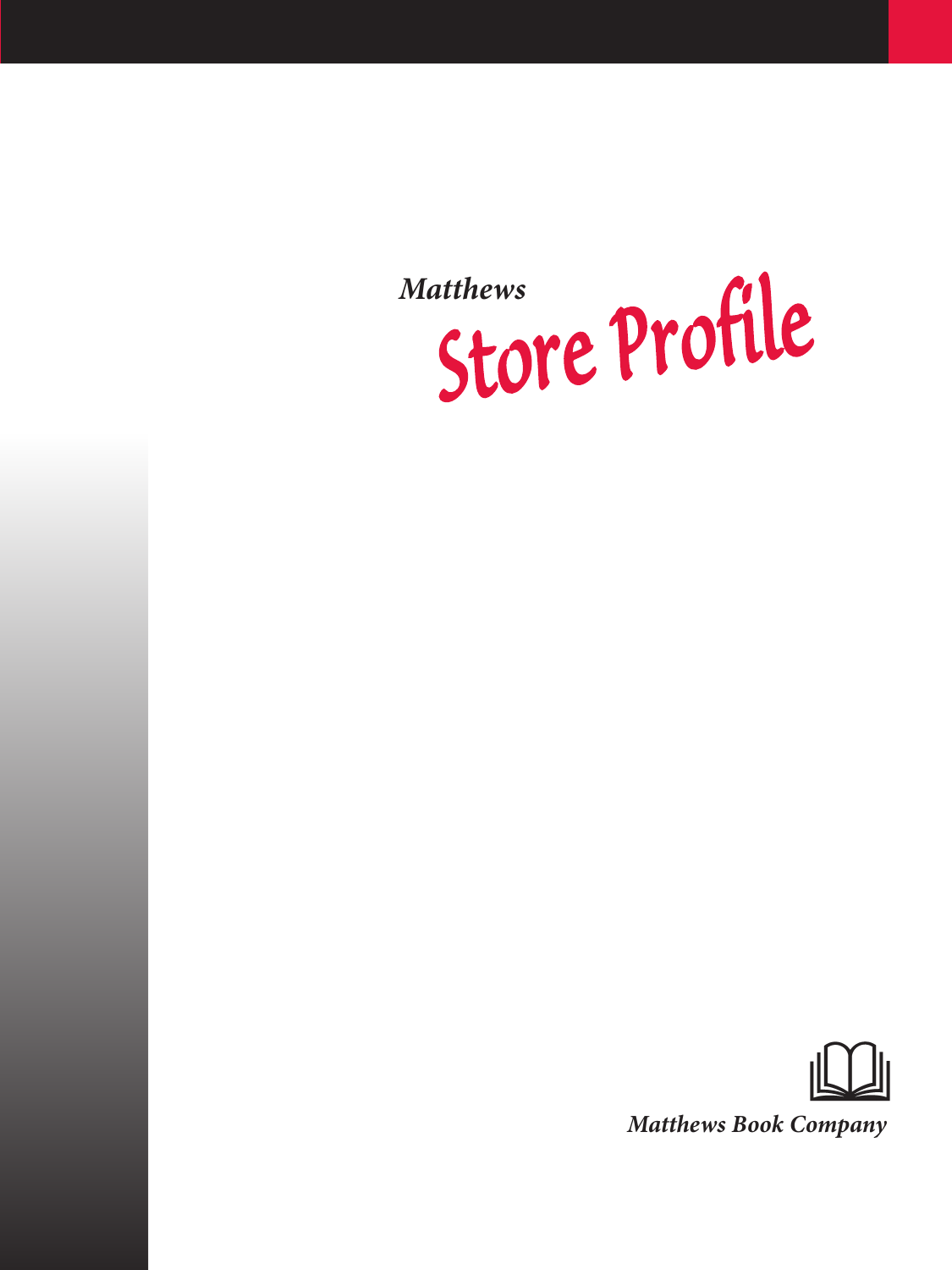# *Store Profile*

| Name of institution your store serves?                                                                                                                      |  |
|-------------------------------------------------------------------------------------------------------------------------------------------------------------|--|
| Is the bookstore<br>Institutional $\Box$ Leased $\Box$<br>Private                                                                                           |  |
| <b>Institution</b> is<br>$\Box$ 4 year $\Box$ 2 year                                                                                                        |  |
| Shelf space allotted to reference:<br><u> 1989 - Johann Barn, amerikan bernama di sebagai bernama di sebagai bernama di sebagai bernama di sebagai bern</u> |  |
| <b>Frequency of Standing Order:</b><br>Weekly $\Box$ Bi-weekly<br>Monthly                                                                                   |  |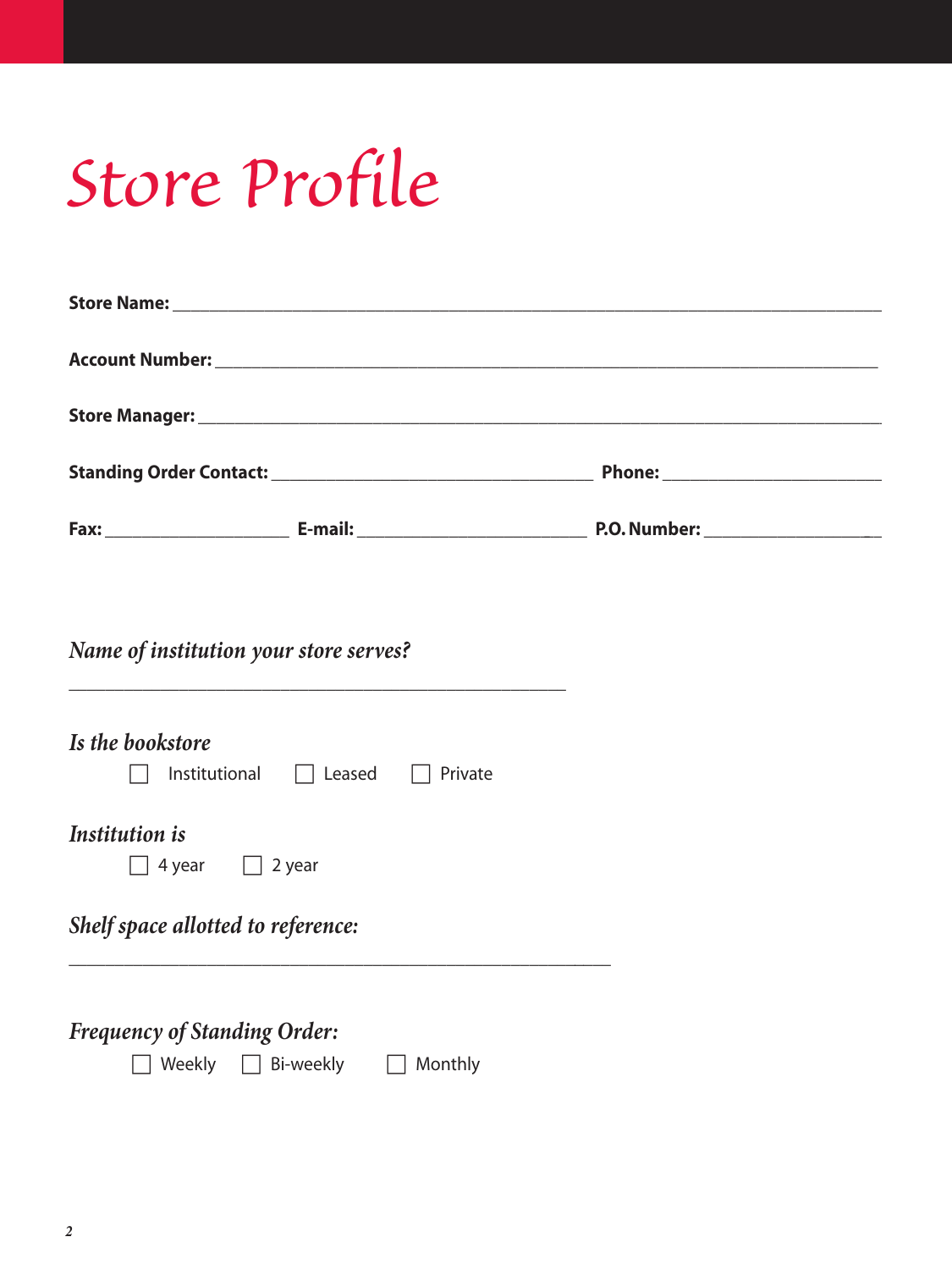| <b>Method of Notification for Standing Order:</b> |  |  |  |  |
|---------------------------------------------------|--|--|--|--|
|                                                   |  |  |  |  |

| Autoship |                         |                                     |                                                                       |
|----------|-------------------------|-------------------------------------|-----------------------------------------------------------------------|
|          | $\Box$ Books $\Box$ Web |                                     | $\Box$ E-mail $\Box$ Fax                                              |
| OR.      |                         |                                     |                                                                       |
|          |                         |                                     | Autoship bestsellers and send notification of the remaining books via |
|          |                         | $\Box$ Web $\Box$ E-mail $\Box$ Fax |                                                                       |
|          |                         |                                     |                                                                       |

## *Price Limitations for Standing Order:*

*When a book is available in both 1-volume and 2- volume editions we want:*

 $\Box$  Both  $\Box$  1-Volume only  $\Box$  2-Volume only

*Please indicate the publication types you would like excluded from your Standing Order Program:*

| Audio                  | CD-ROM (only)                            |
|------------------------|------------------------------------------|
| Electronic (Hand-held) | DVD (only)                               |
| Laser Disks            | Software only (formats other than above) |
| Looseleaf books        | 180-day return limitations               |
| Oversize books         | 12-month return limitations              |
| Slide Sets             | <b>British</b>                           |
| Software               |                                          |
| <b>PDA</b>             |                                          |
| Video                  |                                          |

*Please indicate any special restrictions:*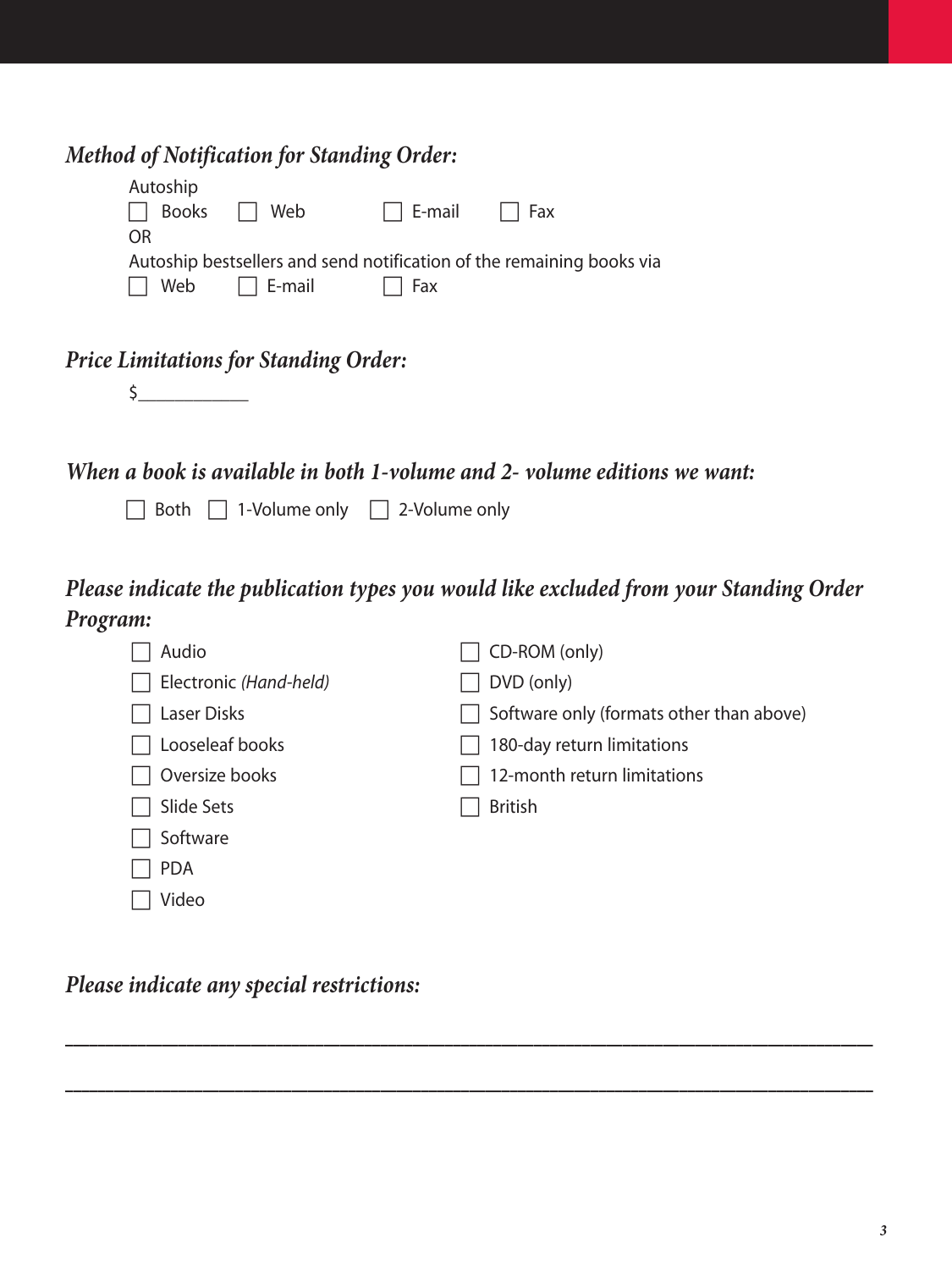## What types of schools does your bookstore serve?

| <b>Programs Offered</b>                      |                                                                                                                     | <b>Enrollment</b> |
|----------------------------------------------|---------------------------------------------------------------------------------------------------------------------|-------------------|
|                                              |                                                                                                                     |                   |
|                                              |                                                                                                                     |                   |
|                                              |                                                                                                                     |                   |
|                                              |                                                                                                                     |                   |
|                                              |                                                                                                                     |                   |
|                                              |                                                                                                                     |                   |
|                                              |                                                                                                                     |                   |
|                                              |                                                                                                                     |                   |
|                                              |                                                                                                                     |                   |
|                                              |                                                                                                                     |                   |
| School of Podiatry ………………………………………………………………… |                                                                                                                     |                   |
|                                              |                                                                                                                     |                   |
|                                              |                                                                                                                     |                   |
|                                              |                                                                                                                     |                   |
| Other                                        |                                                                                                                     |                   |
| Other                                        |                                                                                                                     |                   |
|                                              |                                                                                                                     |                   |
| Other                                        |                                                                                                                     |                   |
| Other                                        |                                                                                                                     |                   |
|                                              | <u> 1980 - Johann Stein, mars an deutscher Stein (besteht) er der Stein (besteht) er der Stein (besteht) er der</u> |                   |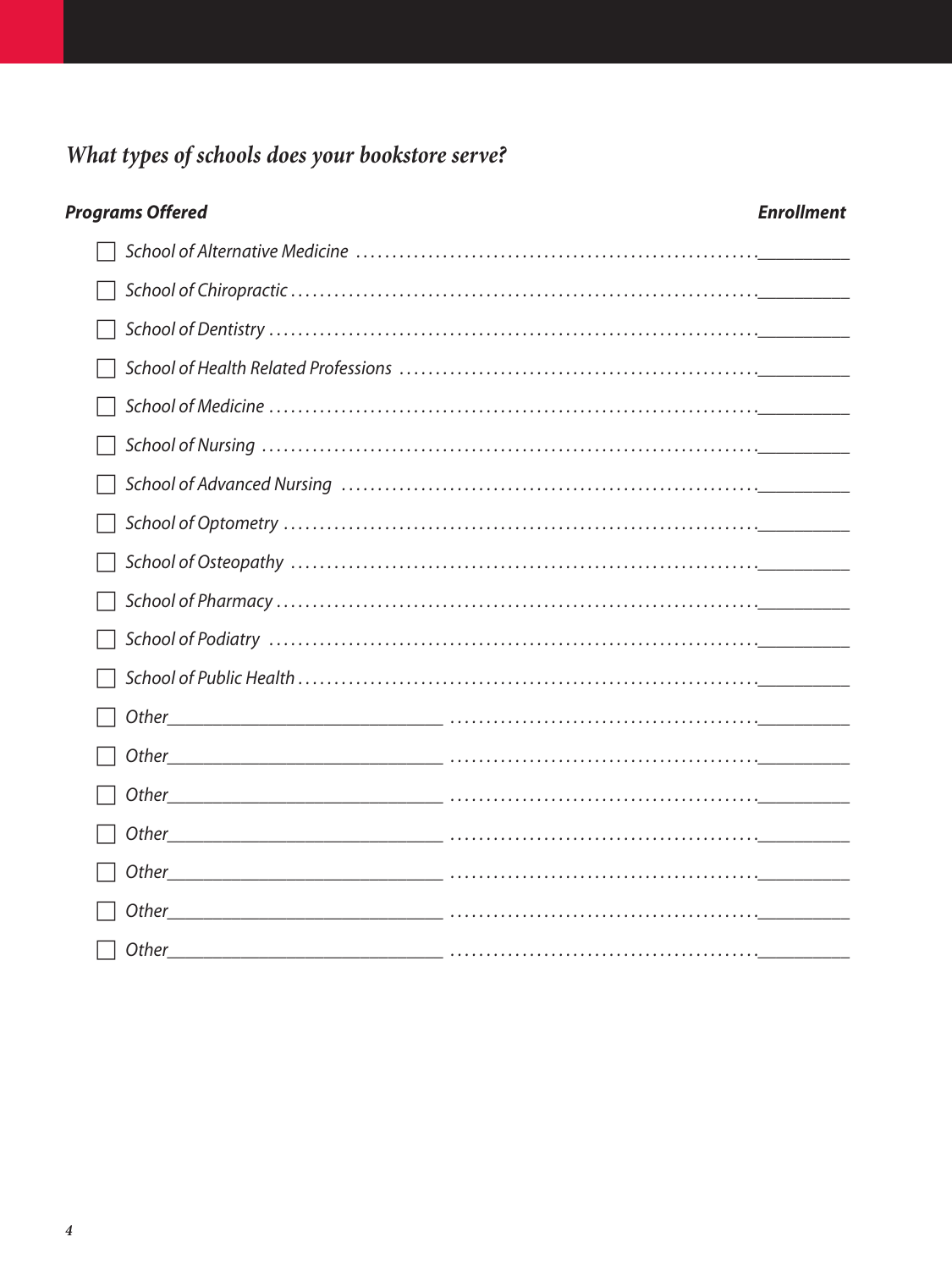### *Please indicate the number of copies you wish to receive on the following:*

- \_\_\_\_\_ ABC Series (BMJ) 7299
- \_\_\_\_\_ Blackwell Science At-A-Glance 8654
- **\_\_\_\_\_ Blackwell Science Blueprints Series 8654**
- \_\_\_\_\_ Blackwell Science S2S Underground Clinical Vignettes 8654
- **\_\_\_\_\_** Borm Bruckmeier Pocket Cards 5910
- \_\_\_\_\_ Current Clinical Strategies Handbooks 9626
- \_\_\_\_\_ FA Davis Pearls Series 8036
- \_\_\_\_\_ First Aid —
- \_\_\_\_\_ International Medical Publishers Pocket Guides 9630
- \_\_\_\_\_ Lange Basic Science Textbooks 0007
- **Lange Clinical Manuals 0007**
- \_\_\_\_\_ Lange Clinical Science Textbooks 0007
- \_\_\_\_\_ Lange Current Clinical References 0007
- \_\_\_\_\_ Lange Handbooks 0007
- \_\_\_\_\_ McGraw Hill PreTest 0007
- \_\_\_\_\_ Lippincott Williams & Wilkins Board Review Series 0397
- \_\_\_\_\_ Lippincott Williams & Wilkins Handbook Series 0397
- \_\_\_\_\_ Lippincott Williams & Wilkins High Yield 0397
- \_\_\_\_\_ Lippincott Williams & Wilkins NMS Series 0397
- \_\_\_\_\_ Lippincott Williams & Wilkins Recall Series 0397
- \_\_\_\_\_ Lippincott Williams & Wilkins Spiral Series 0397
- \_\_\_\_\_ McGraw Hill Mobile Consult 0007
- \_\_\_\_\_ Springhouse Incredibly Easy 0397
- \_\_\_\_\_ Thieme Flexibooks 8657
- \_\_\_\_\_ Wash U Series 0397
- \_\_\_\_\_ Other \_\_\_\_\_\_\_\_\_\_\_\_\_\_\_\_\_\_\_\_\_\_\_\_\_\_\_\_\_\_
- \_\_\_\_\_ Other \_\_\_\_\_\_\_\_\_\_\_\_\_\_\_\_\_\_\_\_\_\_\_\_\_\_\_\_\_\_
- $\Box$  Other  $\Box$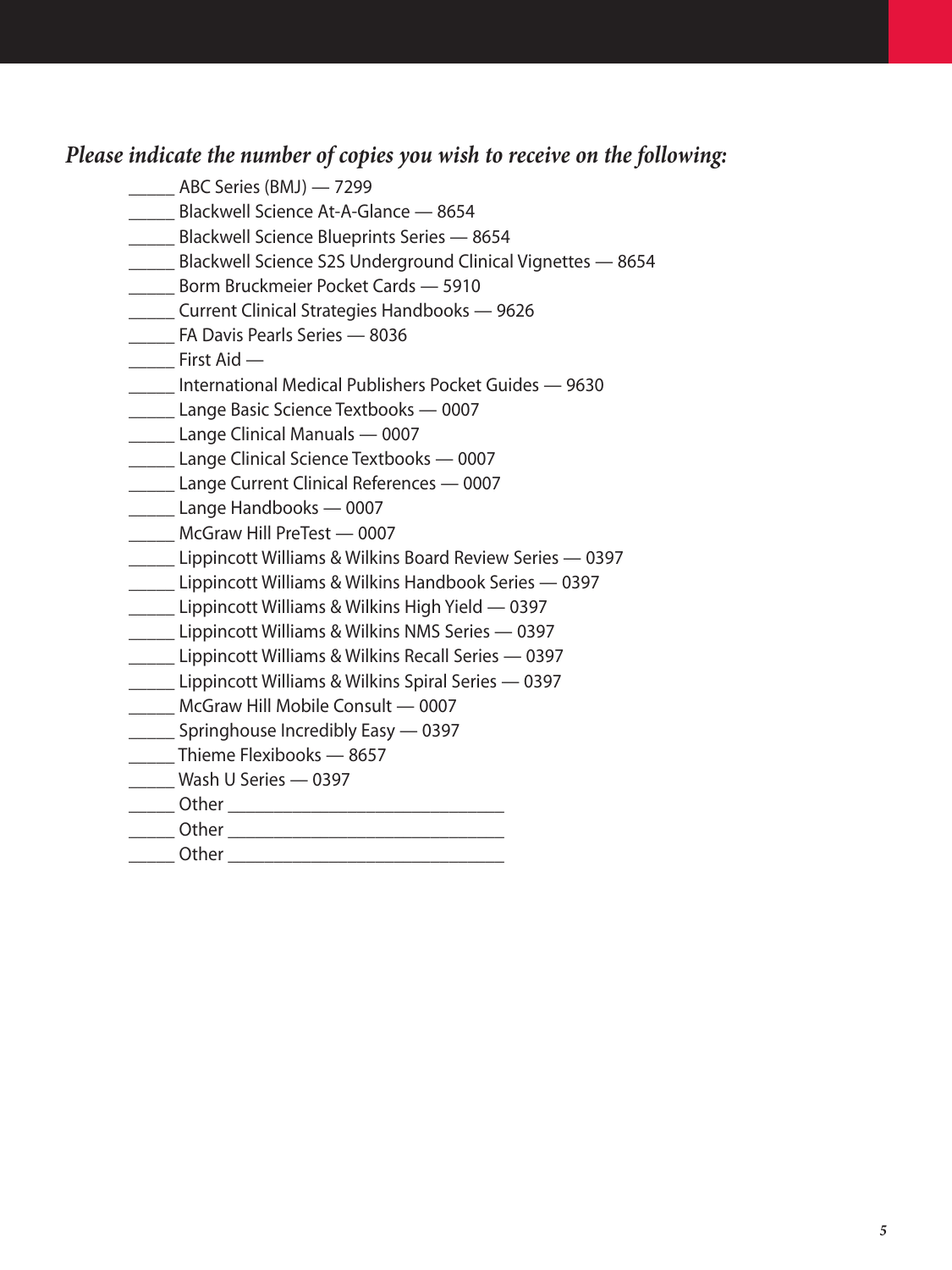Place (y) by those subject classes you wish to receive and (n) by those you wish to exclude. We have noted residency programs with the number of residents under those subject class areas where you have programs on your campus. Also include the amount of shelf space you have for each speciality.

| Residency program/ | Approx. Feet   |            |
|--------------------|----------------|------------|
| # of residents     | of Shelf Space | Enrollment |

#### **ALTERNATIVE MEDICINE** \_\_Alternative & Complementary Medicine (A-M) ………………………… ………………\_\_\_\_\_\_\_\_\_\_\_\_

#### **CONSUMER HEALTH**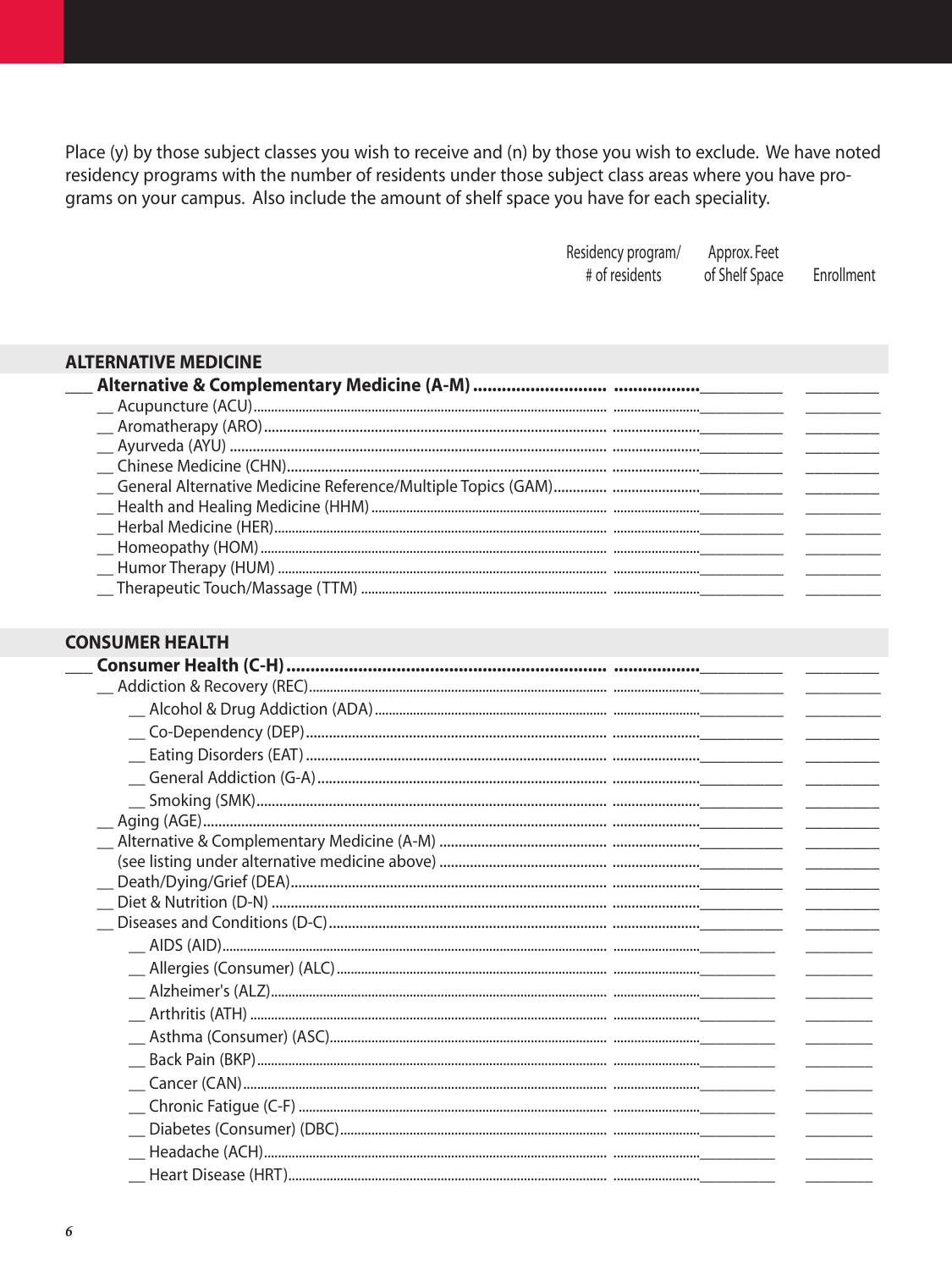Residency program/ Approx. Feet

# of residents

of Shelf Space Enrollment

| $\begin{tabular}{ll} \textbf{\textcolor{blue}{\textbf{--}}\textcolor{blue}{\textbf{--}}\textbf{Health Reference (REF)}\textcolor{blue}{\textbf{.}}\textbf{\textcolor{blue}{\textbf{.}}\textbf{\textcolor{blue}{\textbf{.}}\textbf{\textcolor{blue}{\textbf{.}}\textbf{\textcolor{blue}{\textbf{.}}\textbf{\textcolor{blue}{\textbf{.}}\textbf{\textcolor{blue}{\textbf{.}}\textbf{\textcolor{blue}{\textbf{.}}\textbf{\textcolor{blue}{\textbf{.}}\textbf{\textcolor{blue}{\textbf{.}}\textbf{\textcolor{blue}{\textbf{.}}\textbf{\textcolor{blue}{\textbf{.$ |  |
|---------------------------------------------------------------------------------------------------------------------------------------------------------------------------------------------------------------------------------------------------------------------------------------------------------------------------------------------------------------------------------------------------------------------------------------------------------------------------------------------------------------------------------------------------------------|--|
|                                                                                                                                                                                                                                                                                                                                                                                                                                                                                                                                                               |  |
|                                                                                                                                                                                                                                                                                                                                                                                                                                                                                                                                                               |  |
|                                                                                                                                                                                                                                                                                                                                                                                                                                                                                                                                                               |  |
|                                                                                                                                                                                                                                                                                                                                                                                                                                                                                                                                                               |  |
|                                                                                                                                                                                                                                                                                                                                                                                                                                                                                                                                                               |  |
|                                                                                                                                                                                                                                                                                                                                                                                                                                                                                                                                                               |  |
|                                                                                                                                                                                                                                                                                                                                                                                                                                                                                                                                                               |  |
|                                                                                                                                                                                                                                                                                                                                                                                                                                                                                                                                                               |  |
|                                                                                                                                                                                                                                                                                                                                                                                                                                                                                                                                                               |  |
|                                                                                                                                                                                                                                                                                                                                                                                                                                                                                                                                                               |  |
|                                                                                                                                                                                                                                                                                                                                                                                                                                                                                                                                                               |  |

### **DENTISTRY (DN)**

 $\overline{\phantom{a}}$ 

## **HEALTH RELATED PROFESSIONS (HR)**

| Reviews only ____________ _________ |
|-------------------------------------|
|                                     |
| Reviews only ___________ __________ |
|                                     |
|                                     |
|                                     |
|                                     |
|                                     |
|                                     |
|                                     |
|                                     |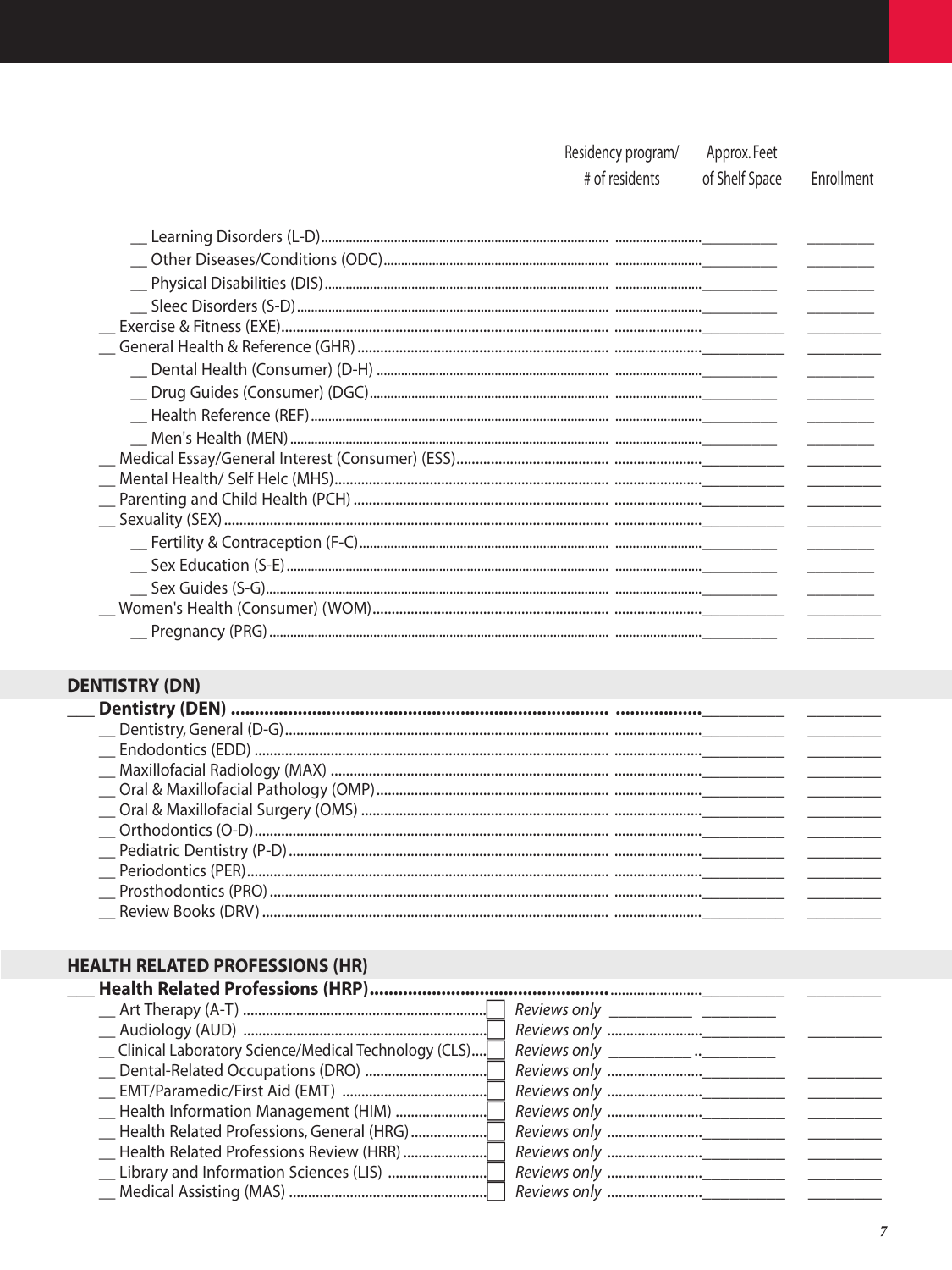Residency program/ Approx. Feet

# of residents

of Shelf Space

Enrollment

|                                                             | $\frac{1}{2}$ and $\frac{1}{2}$ and $\frac{1}{2}$ and $\frac{1}{2}$                                     |
|-------------------------------------------------------------|---------------------------------------------------------------------------------------------------------|
|                                                             | <u>and the state</u>                                                                                    |
|                                                             |                                                                                                         |
|                                                             | <u> Alexandria de la c</u>                                                                              |
|                                                             |                                                                                                         |
|                                                             |                                                                                                         |
|                                                             |                                                                                                         |
|                                                             |                                                                                                         |
|                                                             |                                                                                                         |
|                                                             | $\frac{1}{2}$ and $\frac{1}{2}$ and $\frac{1}{2}$ and $\frac{1}{2}$ and $\frac{1}{2}$ and $\frac{1}{2}$ |
| __ Radiologic/Nuclear Medicine Technology, Sonography (RNT) | <u> Alexandria de la c</u>                                                                              |
|                                                             |                                                                                                         |
|                                                             |                                                                                                         |
|                                                             |                                                                                                         |
|                                                             |                                                                                                         |
| _Veterinary Technology/Laboratory Animal Caregivers (V-T)   |                                                                                                         |
|                                                             |                                                                                                         |
|                                                             |                                                                                                         |
|                                                             |                                                                                                         |
|                                                             |                                                                                                         |
|                                                             |                                                                                                         |
|                                                             |                                                                                                         |
|                                                             |                                                                                                         |
|                                                             |                                                                                                         |
|                                                             |                                                                                                         |
|                                                             |                                                                                                         |
|                                                             |                                                                                                         |
|                                                             |                                                                                                         |
| <b>MEDICAL (ME)</b>                                         |                                                                                                         |
|                                                             |                                                                                                         |
|                                                             |                                                                                                         |
|                                                             |                                                                                                         |
|                                                             |                                                                                                         |
|                                                             |                                                                                                         |
|                                                             |                                                                                                         |
|                                                             |                                                                                                         |
|                                                             |                                                                                                         |
|                                                             |                                                                                                         |
|                                                             |                                                                                                         |
|                                                             |                                                                                                         |
|                                                             |                                                                                                         |
|                                                             |                                                                                                         |
|                                                             |                                                                                                         |
|                                                             |                                                                                                         |
|                                                             |                                                                                                         |
|                                                             |                                                                                                         |
|                                                             |                                                                                                         |
|                                                             |                                                                                                         |
|                                                             |                                                                                                         |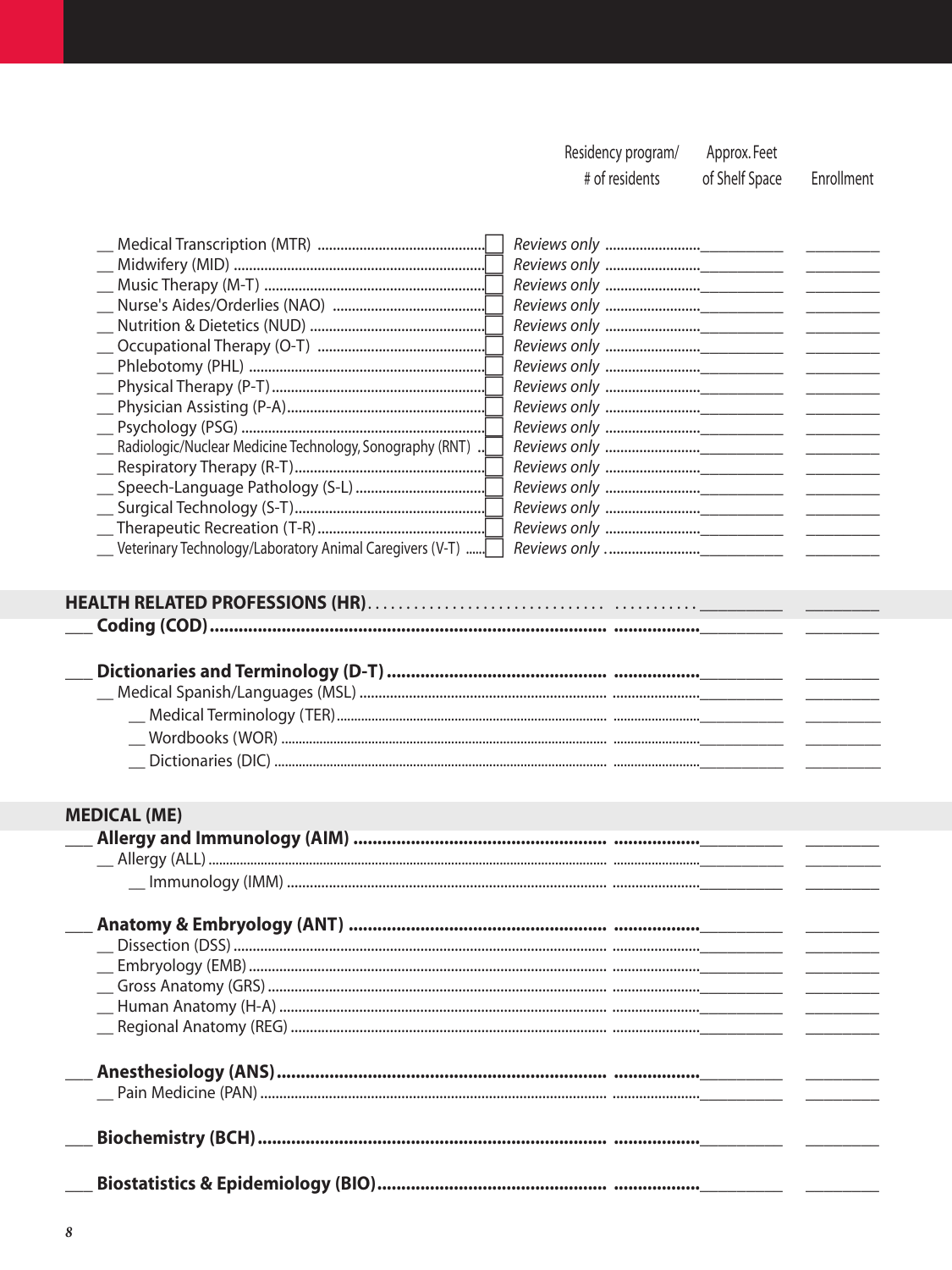| Residency program/ | Approx. Feet   |    |
|--------------------|----------------|----|
| # of residents     | of Shelf Space | Eı |

|  | # of residents |  |
|--|----------------|--|
|  |                |  |

Enrollment

| Endocrinology, Diabetes & Metabolism (EDM) ………………………… ………………____________ |  |
|--------------------------------------------------------------------------|--|
|                                                                          |  |
|                                                                          |  |
|                                                                          |  |
|                                                                          |  |
|                                                                          |  |
|                                                                          |  |
|                                                                          |  |
|                                                                          |  |
|                                                                          |  |
|                                                                          |  |
|                                                                          |  |
|                                                                          |  |
|                                                                          |  |
|                                                                          |  |
|                                                                          |  |
|                                                                          |  |
|                                                                          |  |
|                                                                          |  |
|                                                                          |  |
|                                                                          |  |
|                                                                          |  |
|                                                                          |  |
|                                                                          |  |
|                                                                          |  |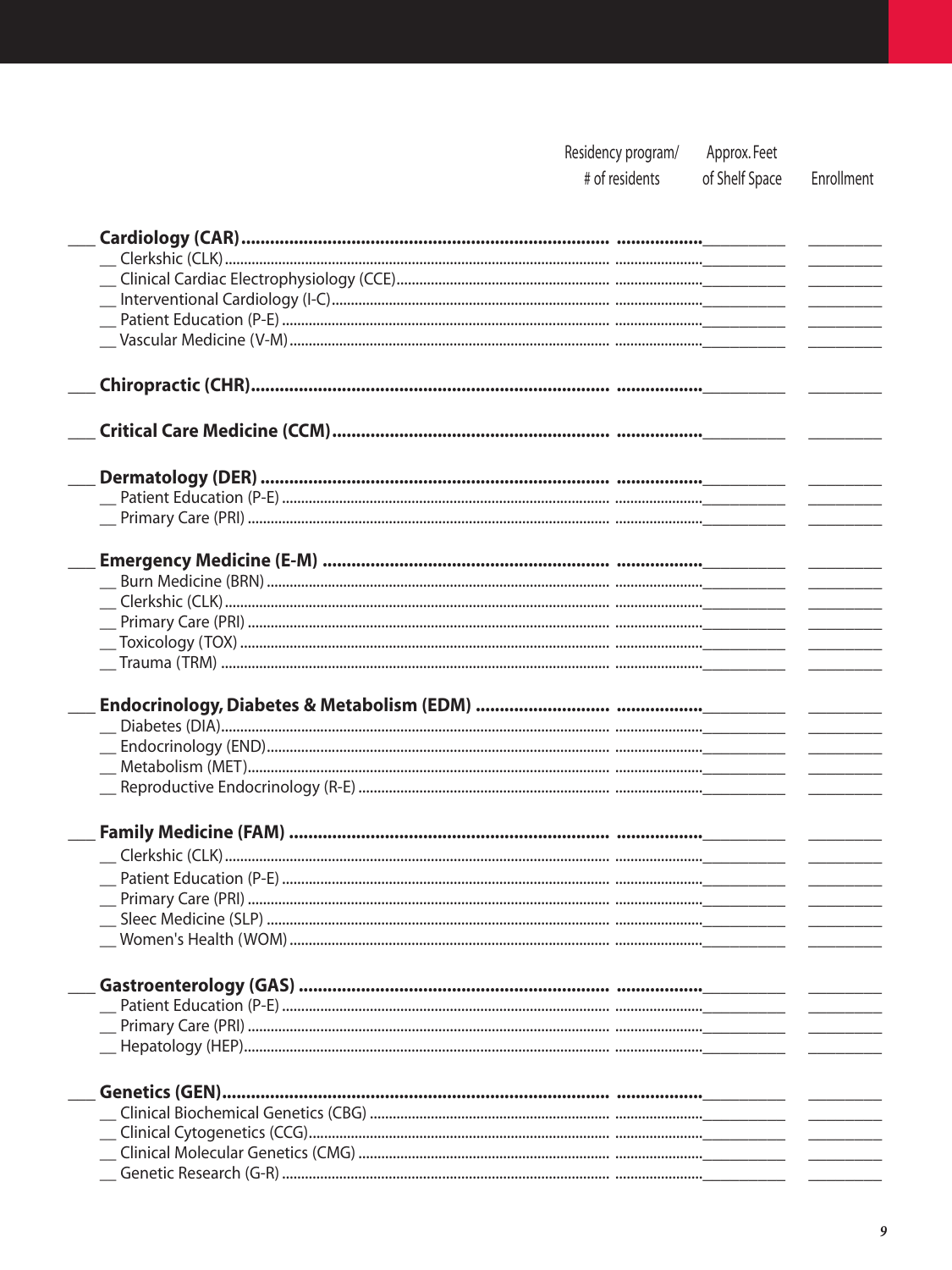|                          | Residency program/<br># of residents | Approx. Feet<br>of Shelf Space | Enrollment |
|--------------------------|--------------------------------------|--------------------------------|------------|
|                          |                                      |                                |            |
|                          |                                      |                                |            |
|                          |                                      |                                |            |
|                          |                                      |                                |            |
|                          |                                      |                                |            |
|                          |                                      |                                |            |
|                          |                                      |                                |            |
|                          |                                      |                                |            |
|                          |                                      |                                |            |
|                          |                                      |                                |            |
|                          |                                      |                                |            |
|                          |                                      |                                |            |
|                          |                                      |                                |            |
|                          |                                      |                                |            |
|                          |                                      |                                |            |
|                          |                                      |                                |            |
|                          |                                      |                                |            |
|                          |                                      |                                |            |
|                          |                                      |                                |            |
|                          |                                      |                                |            |
|                          |                                      |                                |            |
|                          |                                      |                                |            |
|                          |                                      |                                |            |
|                          |                                      |                                |            |
|                          |                                      |                                |            |
|                          |                                      |                                |            |
|                          |                                      |                                |            |
| Medical Education (MEE). |                                      |                                |            |
|                          |                                      |                                |            |
|                          |                                      |                                |            |
|                          |                                      |                                |            |
|                          |                                      |                                |            |
|                          |                                      |                                |            |
|                          |                                      |                                |            |
|                          |                                      |                                |            |
|                          |                                      |                                |            |
|                          |                                      |                                |            |
|                          |                                      |                                |            |
|                          |                                      |                                |            |
|                          |                                      |                                |            |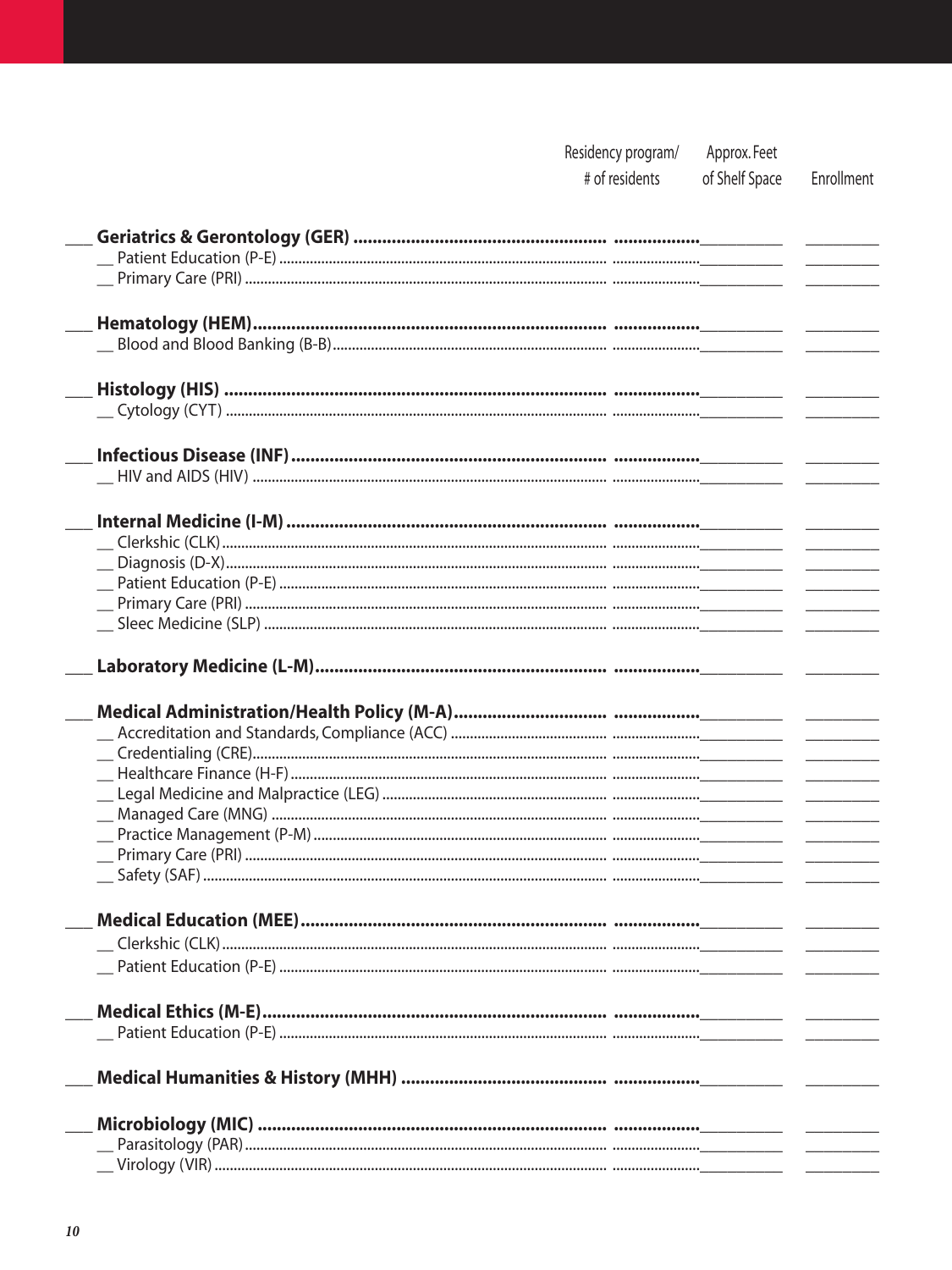| Residency program/ | Approx. Feet   |            |
|--------------------|----------------|------------|
| # of residents     | of Shelf Space | Enrollment |

| Nutrition (NUT) ……………………………………………………………………………… <u>……</u> | $\sim$ $\sim$ $\sim$ $\sim$ $\sim$<br>$\frac{1}{2} \left( \frac{1}{2} \right) \left( \frac{1}{2} \right) \left( \frac{1}{2} \right) \left( \frac{1}{2} \right) \left( \frac{1}{2} \right) \left( \frac{1}{2} \right) \left( \frac{1}{2} \right) \left( \frac{1}{2} \right) \left( \frac{1}{2} \right) \left( \frac{1}{2} \right) \left( \frac{1}{2} \right) \left( \frac{1}{2} \right) \left( \frac{1}{2} \right) \left( \frac{1}{2} \right) \left( \frac{1}{2} \right) \left( \frac{1}{2} \right) \left( \frac$<br>$\frac{1}{2} \left( \frac{1}{2} \right) \left( \frac{1}{2} \right) \left( \frac{1}{2} \right) \left( \frac{1}{2} \right) \left( \frac{1}{2} \right) \left( \frac{1}{2} \right) \left( \frac{1}{2} \right) \left( \frac{1}{2} \right) \left( \frac{1}{2} \right) \left( \frac{1}{2} \right) \left( \frac{1}{2} \right) \left( \frac{1}{2} \right) \left( \frac{1}{2} \right) \left( \frac{1}{2} \right) \left( \frac{1}{2} \right) \left( \frac{1}{2} \right) \left( \frac$<br>$\overline{a}$ and $\overline{a}$ are $\overline{a}$ and $\overline{a}$ and $\overline{a}$ |
|----------------------------------------------------------|----------------------------------------------------------------------------------------------------------------------------------------------------------------------------------------------------------------------------------------------------------------------------------------------------------------------------------------------------------------------------------------------------------------------------------------------------------------------------------------------------------------------------------------------------------------------------------------------------------------------------------------------------------------------------------------------------------------------------------------------------------------------------------------------------------------------------------------------------------------------------------------------------------------------------------------------------------------------------------------------------------------------------------------------------------------------------------------------|
|                                                          |                                                                                                                                                                                                                                                                                                                                                                                                                                                                                                                                                                                                                                                                                                                                                                                                                                                                                                                                                                                                                                                                                              |
|                                                          |                                                                                                                                                                                                                                                                                                                                                                                                                                                                                                                                                                                                                                                                                                                                                                                                                                                                                                                                                                                                                                                                                              |
|                                                          |                                                                                                                                                                                                                                                                                                                                                                                                                                                                                                                                                                                                                                                                                                                                                                                                                                                                                                                                                                                                                                                                                              |
|                                                          |                                                                                                                                                                                                                                                                                                                                                                                                                                                                                                                                                                                                                                                                                                                                                                                                                                                                                                                                                                                                                                                                                              |
|                                                          |                                                                                                                                                                                                                                                                                                                                                                                                                                                                                                                                                                                                                                                                                                                                                                                                                                                                                                                                                                                                                                                                                              |
|                                                          |                                                                                                                                                                                                                                                                                                                                                                                                                                                                                                                                                                                                                                                                                                                                                                                                                                                                                                                                                                                                                                                                                              |
|                                                          |                                                                                                                                                                                                                                                                                                                                                                                                                                                                                                                                                                                                                                                                                                                                                                                                                                                                                                                                                                                                                                                                                              |
|                                                          |                                                                                                                                                                                                                                                                                                                                                                                                                                                                                                                                                                                                                                                                                                                                                                                                                                                                                                                                                                                                                                                                                              |
|                                                          |                                                                                                                                                                                                                                                                                                                                                                                                                                                                                                                                                                                                                                                                                                                                                                                                                                                                                                                                                                                                                                                                                              |
|                                                          |                                                                                                                                                                                                                                                                                                                                                                                                                                                                                                                                                                                                                                                                                                                                                                                                                                                                                                                                                                                                                                                                                              |
|                                                          |                                                                                                                                                                                                                                                                                                                                                                                                                                                                                                                                                                                                                                                                                                                                                                                                                                                                                                                                                                                                                                                                                              |
|                                                          | $\overline{\phantom{a}}$                                                                                                                                                                                                                                                                                                                                                                                                                                                                                                                                                                                                                                                                                                                                                                                                                                                                                                                                                                                                                                                                     |
|                                                          | $\frac{1}{2} \left( \frac{1}{2} \right) \left( \frac{1}{2} \right) \left( \frac{1}{2} \right) \left( \frac{1}{2} \right) \left( \frac{1}{2} \right) \left( \frac{1}{2} \right) \left( \frac{1}{2} \right) \left( \frac{1}{2} \right) \left( \frac{1}{2} \right) \left( \frac{1}{2} \right) \left( \frac{1}{2} \right) \left( \frac{1}{2} \right) \left( \frac{1}{2} \right) \left( \frac{1}{2} \right) \left( \frac{1}{2} \right) \left( \frac{1}{2} \right) \left( \frac$                                                                                                                                                                                                                                                                                                                                                                                                                                                                                                                                                                                                                   |
|                                                          | $\frac{1}{2} \left( \frac{1}{2} \right) \left( \frac{1}{2} \right) \left( \frac{1}{2} \right) \left( \frac{1}{2} \right) \left( \frac{1}{2} \right) \left( \frac{1}{2} \right) \left( \frac{1}{2} \right) \left( \frac{1}{2} \right) \left( \frac{1}{2} \right) \left( \frac{1}{2} \right) \left( \frac{1}{2} \right) \left( \frac{1}{2} \right) \left( \frac{1}{2} \right) \left( \frac{1}{2} \right) \left( \frac{1}{2} \right) \left( \frac{1}{2} \right) \left( \frac$                                                                                                                                                                                                                                                                                                                                                                                                                                                                                                                                                                                                                   |
|                                                          | $\overline{\phantom{a}}$                                                                                                                                                                                                                                                                                                                                                                                                                                                                                                                                                                                                                                                                                                                                                                                                                                                                                                                                                                                                                                                                     |
|                                                          |                                                                                                                                                                                                                                                                                                                                                                                                                                                                                                                                                                                                                                                                                                                                                                                                                                                                                                                                                                                                                                                                                              |
|                                                          |                                                                                                                                                                                                                                                                                                                                                                                                                                                                                                                                                                                                                                                                                                                                                                                                                                                                                                                                                                                                                                                                                              |
|                                                          |                                                                                                                                                                                                                                                                                                                                                                                                                                                                                                                                                                                                                                                                                                                                                                                                                                                                                                                                                                                                                                                                                              |
|                                                          |                                                                                                                                                                                                                                                                                                                                                                                                                                                                                                                                                                                                                                                                                                                                                                                                                                                                                                                                                                                                                                                                                              |
|                                                          |                                                                                                                                                                                                                                                                                                                                                                                                                                                                                                                                                                                                                                                                                                                                                                                                                                                                                                                                                                                                                                                                                              |
|                                                          |                                                                                                                                                                                                                                                                                                                                                                                                                                                                                                                                                                                                                                                                                                                                                                                                                                                                                                                                                                                                                                                                                              |
|                                                          |                                                                                                                                                                                                                                                                                                                                                                                                                                                                                                                                                                                                                                                                                                                                                                                                                                                                                                                                                                                                                                                                                              |
|                                                          |                                                                                                                                                                                                                                                                                                                                                                                                                                                                                                                                                                                                                                                                                                                                                                                                                                                                                                                                                                                                                                                                                              |
|                                                          |                                                                                                                                                                                                                                                                                                                                                                                                                                                                                                                                                                                                                                                                                                                                                                                                                                                                                                                                                                                                                                                                                              |
|                                                          |                                                                                                                                                                                                                                                                                                                                                                                                                                                                                                                                                                                                                                                                                                                                                                                                                                                                                                                                                                                                                                                                                              |
|                                                          |                                                                                                                                                                                                                                                                                                                                                                                                                                                                                                                                                                                                                                                                                                                                                                                                                                                                                                                                                                                                                                                                                              |
|                                                          | $\overline{\phantom{a}}$                                                                                                                                                                                                                                                                                                                                                                                                                                                                                                                                                                                                                                                                                                                                                                                                                                                                                                                                                                                                                                                                     |
|                                                          | $\overline{\phantom{a}}$                                                                                                                                                                                                                                                                                                                                                                                                                                                                                                                                                                                                                                                                                                                                                                                                                                                                                                                                                                                                                                                                     |
|                                                          | $\overline{\phantom{a}}$                                                                                                                                                                                                                                                                                                                                                                                                                                                                                                                                                                                                                                                                                                                                                                                                                                                                                                                                                                                                                                                                     |
|                                                          | <u>and the state</u>                                                                                                                                                                                                                                                                                                                                                                                                                                                                                                                                                                                                                                                                                                                                                                                                                                                                                                                                                                                                                                                                         |
|                                                          |                                                                                                                                                                                                                                                                                                                                                                                                                                                                                                                                                                                                                                                                                                                                                                                                                                                                                                                                                                                                                                                                                              |
|                                                          |                                                                                                                                                                                                                                                                                                                                                                                                                                                                                                                                                                                                                                                                                                                                                                                                                                                                                                                                                                                                                                                                                              |
|                                                          |                                                                                                                                                                                                                                                                                                                                                                                                                                                                                                                                                                                                                                                                                                                                                                                                                                                                                                                                                                                                                                                                                              |
|                                                          |                                                                                                                                                                                                                                                                                                                                                                                                                                                                                                                                                                                                                                                                                                                                                                                                                                                                                                                                                                                                                                                                                              |
|                                                          |                                                                                                                                                                                                                                                                                                                                                                                                                                                                                                                                                                                                                                                                                                                                                                                                                                                                                                                                                                                                                                                                                              |
|                                                          |                                                                                                                                                                                                                                                                                                                                                                                                                                                                                                                                                                                                                                                                                                                                                                                                                                                                                                                                                                                                                                                                                              |
|                                                          |                                                                                                                                                                                                                                                                                                                                                                                                                                                                                                                                                                                                                                                                                                                                                                                                                                                                                                                                                                                                                                                                                              |
|                                                          |                                                                                                                                                                                                                                                                                                                                                                                                                                                                                                                                                                                                                                                                                                                                                                                                                                                                                                                                                                                                                                                                                              |
|                                                          |                                                                                                                                                                                                                                                                                                                                                                                                                                                                                                                                                                                                                                                                                                                                                                                                                                                                                                                                                                                                                                                                                              |
|                                                          |                                                                                                                                                                                                                                                                                                                                                                                                                                                                                                                                                                                                                                                                                                                                                                                                                                                                                                                                                                                                                                                                                              |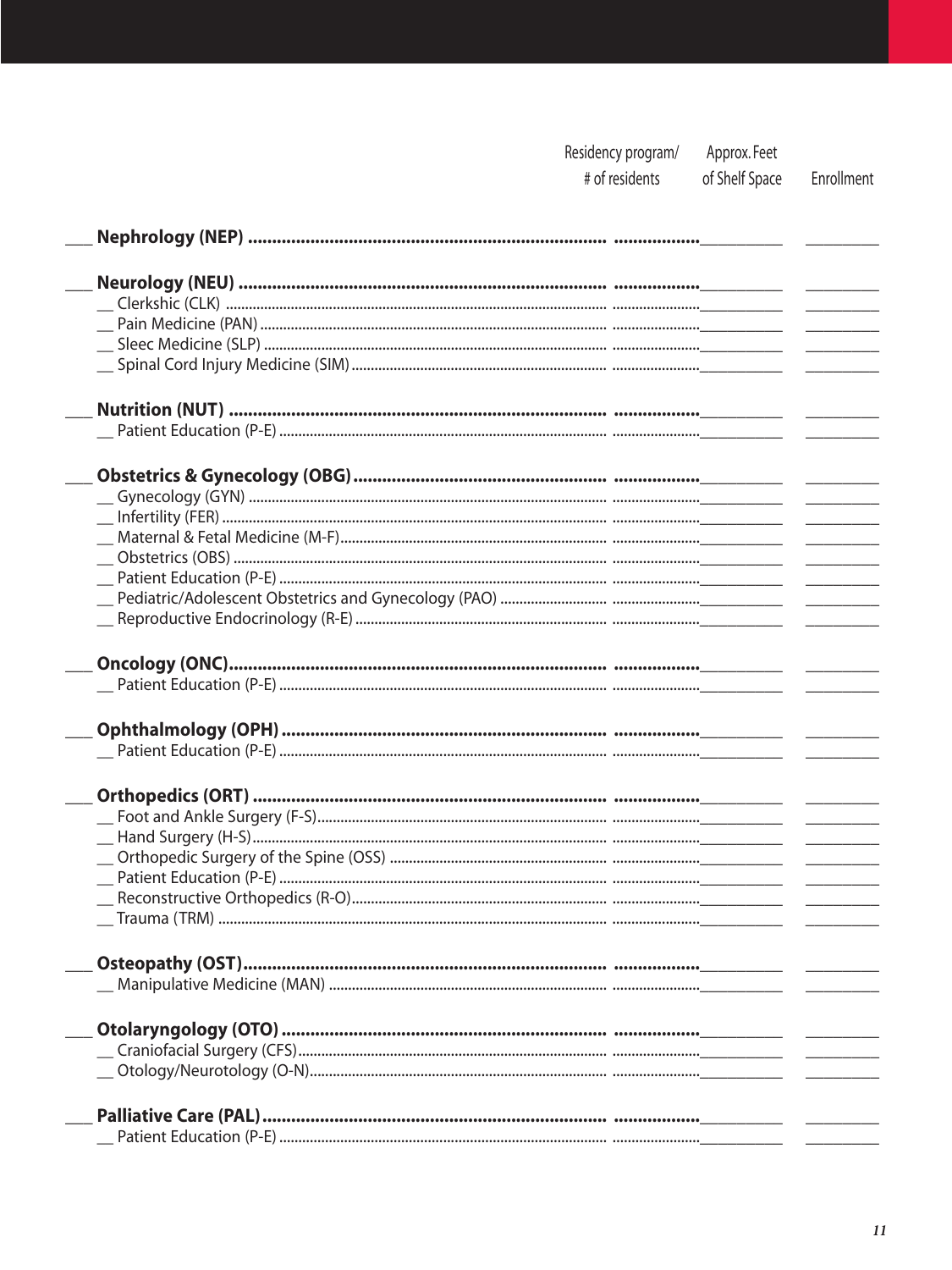Residency program/ Approx. Feet of Shelf Space

# of residents

Enrollment

| $\frac{1}{2} \left( \frac{1}{2} \right) \left( \frac{1}{2} \right) \left( \frac{1}{2} \right) \left( \frac{1}{2} \right) \left( \frac{1}{2} \right) \left( \frac{1}{2} \right) \left( \frac{1}{2} \right) \left( \frac{1}{2} \right) \left( \frac{1}{2} \right) \left( \frac{1}{2} \right) \left( \frac{1}{2} \right) \left( \frac{1}{2} \right) \left( \frac{1}{2} \right) \left( \frac{1}{2} \right) \left( \frac{1}{2} \right) \left( \frac{1}{2} \right) \left( \frac$                                                                             |
|--------------------------------------------------------------------------------------------------------------------------------------------------------------------------------------------------------------------------------------------------------------------------------------------------------------------------------------------------------------------------------------------------------------------------------------------------------------------------------------------------------------------------------------------------------|
|                                                                                                                                                                                                                                                                                                                                                                                                                                                                                                                                                        |
|                                                                                                                                                                                                                                                                                                                                                                                                                                                                                                                                                        |
|                                                                                                                                                                                                                                                                                                                                                                                                                                                                                                                                                        |
|                                                                                                                                                                                                                                                                                                                                                                                                                                                                                                                                                        |
| $\overline{\phantom{a}}$                                                                                                                                                                                                                                                                                                                                                                                                                                                                                                                               |
|                                                                                                                                                                                                                                                                                                                                                                                                                                                                                                                                                        |
|                                                                                                                                                                                                                                                                                                                                                                                                                                                                                                                                                        |
| $\begin{array}{c} \begin{array}{c} \begin{array}{c} \begin{array}{c} \end{array} \\ \end{array} \end{array} \end{array} \end{array} \end{array} \begin{array}{c} \begin{array}{c} \begin{array}{c} \end{array} \\ \end{array} \end{array} \end{array} \begin{array}{c} \begin{array}{c} \begin{array}{c} \end{array} \\ \end{array} \end{array} \end{array} \begin{array}{c} \begin{array}{c} \end{array} \end{array} \end{array} \begin{array}{c} \begin{array}{c} \end{array} \end{array} \end{array} \begin{array}{c} \begin{array}{c} \end{array}$ |
|                                                                                                                                                                                                                                                                                                                                                                                                                                                                                                                                                        |
|                                                                                                                                                                                                                                                                                                                                                                                                                                                                                                                                                        |
|                                                                                                                                                                                                                                                                                                                                                                                                                                                                                                                                                        |
|                                                                                                                                                                                                                                                                                                                                                                                                                                                                                                                                                        |
|                                                                                                                                                                                                                                                                                                                                                                                                                                                                                                                                                        |
|                                                                                                                                                                                                                                                                                                                                                                                                                                                                                                                                                        |
|                                                                                                                                                                                                                                                                                                                                                                                                                                                                                                                                                        |
|                                                                                                                                                                                                                                                                                                                                                                                                                                                                                                                                                        |
|                                                                                                                                                                                                                                                                                                                                                                                                                                                                                                                                                        |
|                                                                                                                                                                                                                                                                                                                                                                                                                                                                                                                                                        |
|                                                                                                                                                                                                                                                                                                                                                                                                                                                                                                                                                        |
|                                                                                                                                                                                                                                                                                                                                                                                                                                                                                                                                                        |
|                                                                                                                                                                                                                                                                                                                                                                                                                                                                                                                                                        |
|                                                                                                                                                                                                                                                                                                                                                                                                                                                                                                                                                        |
|                                                                                                                                                                                                                                                                                                                                                                                                                                                                                                                                                        |
|                                                                                                                                                                                                                                                                                                                                                                                                                                                                                                                                                        |
|                                                                                                                                                                                                                                                                                                                                                                                                                                                                                                                                                        |
|                                                                                                                                                                                                                                                                                                                                                                                                                                                                                                                                                        |
|                                                                                                                                                                                                                                                                                                                                                                                                                                                                                                                                                        |
|                                                                                                                                                                                                                                                                                                                                                                                                                                                                                                                                                        |
|                                                                                                                                                                                                                                                                                                                                                                                                                                                                                                                                                        |
|                                                                                                                                                                                                                                                                                                                                                                                                                                                                                                                                                        |
|                                                                                                                                                                                                                                                                                                                                                                                                                                                                                                                                                        |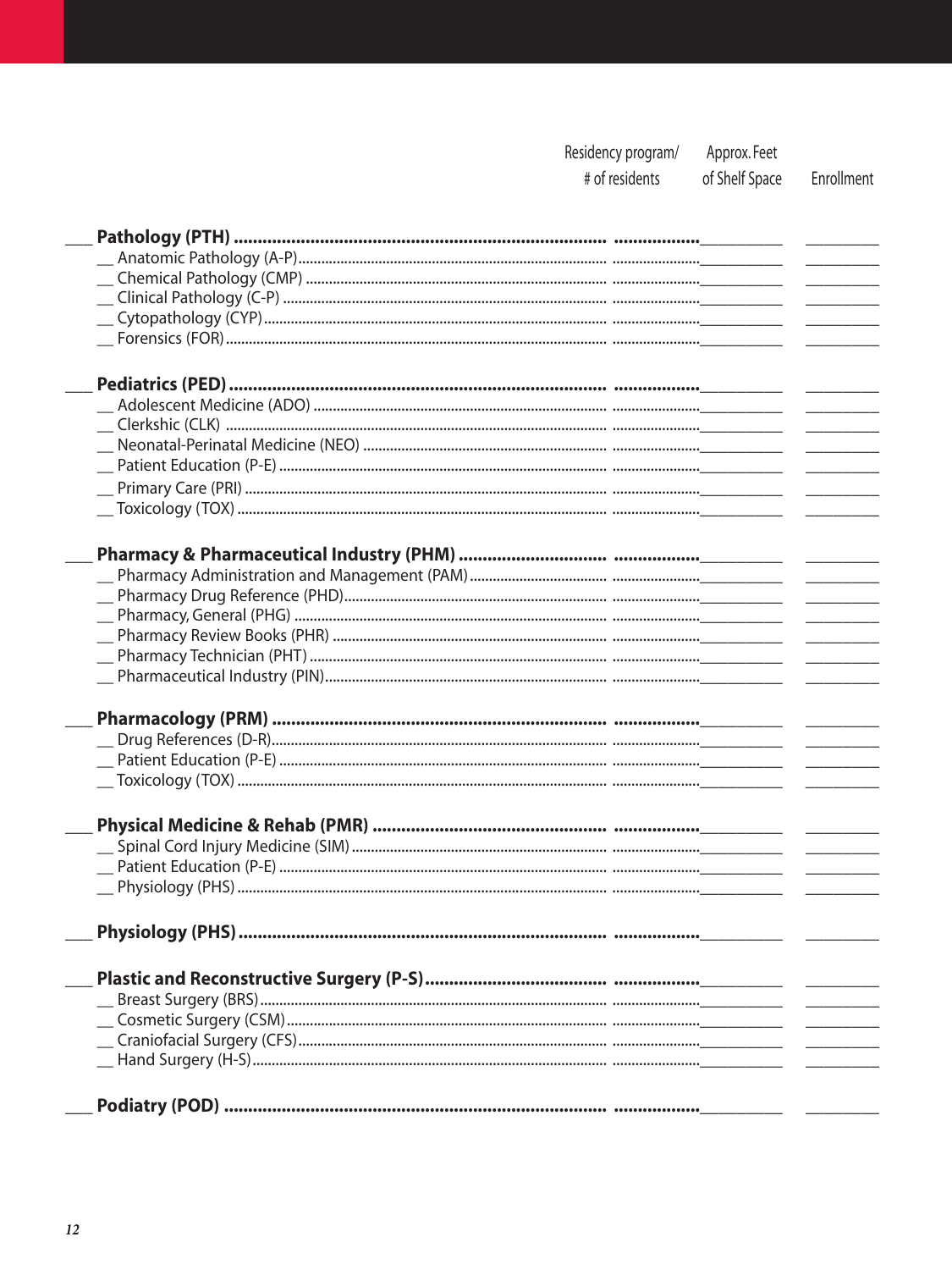Residency program/ Approx. Feet

# of residents

of Shelf Space Enrollment

| $\overline{\phantom{a}}$                                                                                                                                                                                                                                                                                                                                                                                                                                                   |  |
|----------------------------------------------------------------------------------------------------------------------------------------------------------------------------------------------------------------------------------------------------------------------------------------------------------------------------------------------------------------------------------------------------------------------------------------------------------------------------|--|
| $\overline{\phantom{a}}$                                                                                                                                                                                                                                                                                                                                                                                                                                                   |  |
|                                                                                                                                                                                                                                                                                                                                                                                                                                                                            |  |
|                                                                                                                                                                                                                                                                                                                                                                                                                                                                            |  |
|                                                                                                                                                                                                                                                                                                                                                                                                                                                                            |  |
|                                                                                                                                                                                                                                                                                                                                                                                                                                                                            |  |
|                                                                                                                                                                                                                                                                                                                                                                                                                                                                            |  |
| $\frac{1}{2} \left( \frac{1}{2} \right) \left( \frac{1}{2} \right) \left( \frac{1}{2} \right) \left( \frac{1}{2} \right) \left( \frac{1}{2} \right) \left( \frac{1}{2} \right) \left( \frac{1}{2} \right) \left( \frac{1}{2} \right) \left( \frac{1}{2} \right) \left( \frac{1}{2} \right) \left( \frac{1}{2} \right) \left( \frac{1}{2} \right) \left( \frac{1}{2} \right) \left( \frac{1}{2} \right) \left( \frac{1}{2} \right) \left( \frac{1}{2} \right) \left( \frac$ |  |
| $\overline{\phantom{a}}$                                                                                                                                                                                                                                                                                                                                                                                                                                                   |  |
| <u> De Carlos de Ca</u>                                                                                                                                                                                                                                                                                                                                                                                                                                                    |  |
| $\frac{1}{2} \left( \frac{1}{2} \right) \left( \frac{1}{2} \right) \left( \frac{1}{2} \right) \left( \frac{1}{2} \right) \left( \frac{1}{2} \right) \left( \frac{1}{2} \right) \left( \frac{1}{2} \right) \left( \frac{1}{2} \right) \left( \frac{1}{2} \right) \left( \frac{1}{2} \right) \left( \frac{1}{2} \right) \left( \frac{1}{2} \right) \left( \frac{1}{2} \right) \left( \frac{1}{2} \right) \left( \frac{1}{2} \right) \left( \frac{1}{2} \right) \left( \frac$ |  |
| $\frac{1}{1-\frac{1}{1-\frac{1}{1-\frac{1}{1-\frac{1}{1-\frac{1}{1-\frac{1}{1-\frac{1}{1-\frac{1}{1-\frac{1}{1-\frac{1}{1-\frac{1}{1-\frac{1}{1-\frac{1}{1-\frac{1}{1-\frac{1}{1-\frac{1}{1-\frac{1}{1-\frac{1}{1-\frac{1}{1-\frac{1}{1-\frac{1}{1-\frac{1}{1-\frac{1}{1-\frac{1}{1-\frac{1}{1-\frac{1}{1-\frac{1}{1-\frac{1}{1-\frac{1}{1-\frac{1}{1-\frac{1}{1-\frac{1}{1-\frac{1}{1-\frac{1}{1-\frac{1}{1-\frac{1$                                                      |  |
|                                                                                                                                                                                                                                                                                                                                                                                                                                                                            |  |
|                                                                                                                                                                                                                                                                                                                                                                                                                                                                            |  |
|                                                                                                                                                                                                                                                                                                                                                                                                                                                                            |  |
|                                                                                                                                                                                                                                                                                                                                                                                                                                                                            |  |
| $\mathcal{L}^{\text{max}}$ , where $\mathcal{L}^{\text{max}}$                                                                                                                                                                                                                                                                                                                                                                                                              |  |
| $\overline{\phantom{a}}$                                                                                                                                                                                                                                                                                                                                                                                                                                                   |  |
| <u> Alexandria de la c</u>                                                                                                                                                                                                                                                                                                                                                                                                                                                 |  |
| <u>and the state of the state</u>                                                                                                                                                                                                                                                                                                                                                                                                                                          |  |
|                                                                                                                                                                                                                                                                                                                                                                                                                                                                            |  |
|                                                                                                                                                                                                                                                                                                                                                                                                                                                                            |  |
|                                                                                                                                                                                                                                                                                                                                                                                                                                                                            |  |
|                                                                                                                                                                                                                                                                                                                                                                                                                                                                            |  |
|                                                                                                                                                                                                                                                                                                                                                                                                                                                                            |  |
|                                                                                                                                                                                                                                                                                                                                                                                                                                                                            |  |
|                                                                                                                                                                                                                                                                                                                                                                                                                                                                            |  |
|                                                                                                                                                                                                                                                                                                                                                                                                                                                                            |  |
|                                                                                                                                                                                                                                                                                                                                                                                                                                                                            |  |
|                                                                                                                                                                                                                                                                                                                                                                                                                                                                            |  |
|                                                                                                                                                                                                                                                                                                                                                                                                                                                                            |  |
|                                                                                                                                                                                                                                                                                                                                                                                                                                                                            |  |
|                                                                                                                                                                                                                                                                                                                                                                                                                                                                            |  |
|                                                                                                                                                                                                                                                                                                                                                                                                                                                                            |  |
|                                                                                                                                                                                                                                                                                                                                                                                                                                                                            |  |
|                                                                                                                                                                                                                                                                                                                                                                                                                                                                            |  |
|                                                                                                                                                                                                                                                                                                                                                                                                                                                                            |  |
|                                                                                                                                                                                                                                                                                                                                                                                                                                                                            |  |
|                                                                                                                                                                                                                                                                                                                                                                                                                                                                            |  |
|                                                                                                                                                                                                                                                                                                                                                                                                                                                                            |  |
|                                                                                                                                                                                                                                                                                                                                                                                                                                                                            |  |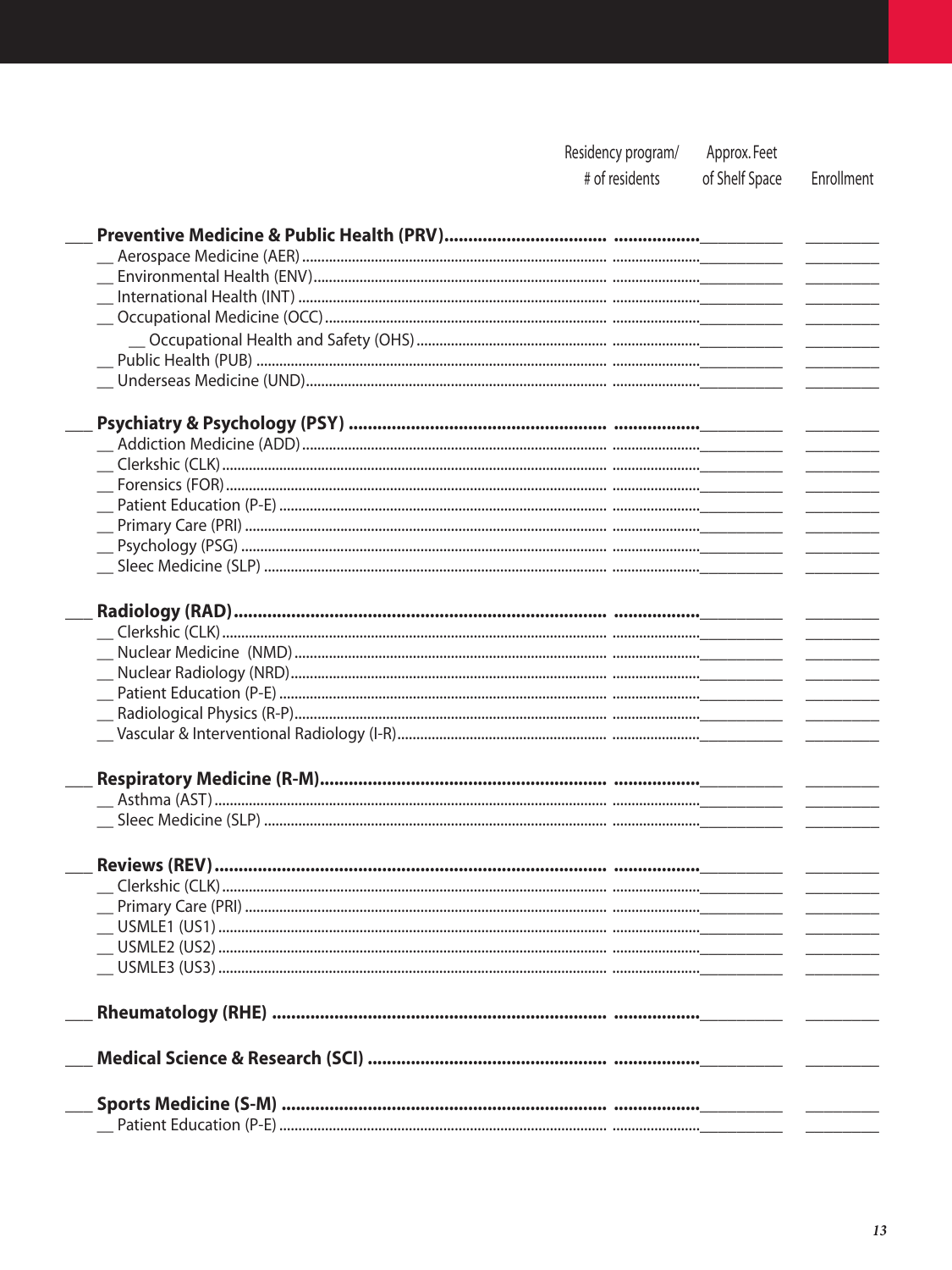| Approx. Feet |
|--------------|
|              |

# of residents of Shelf Space

Enrollment

### **NURSING (NU)**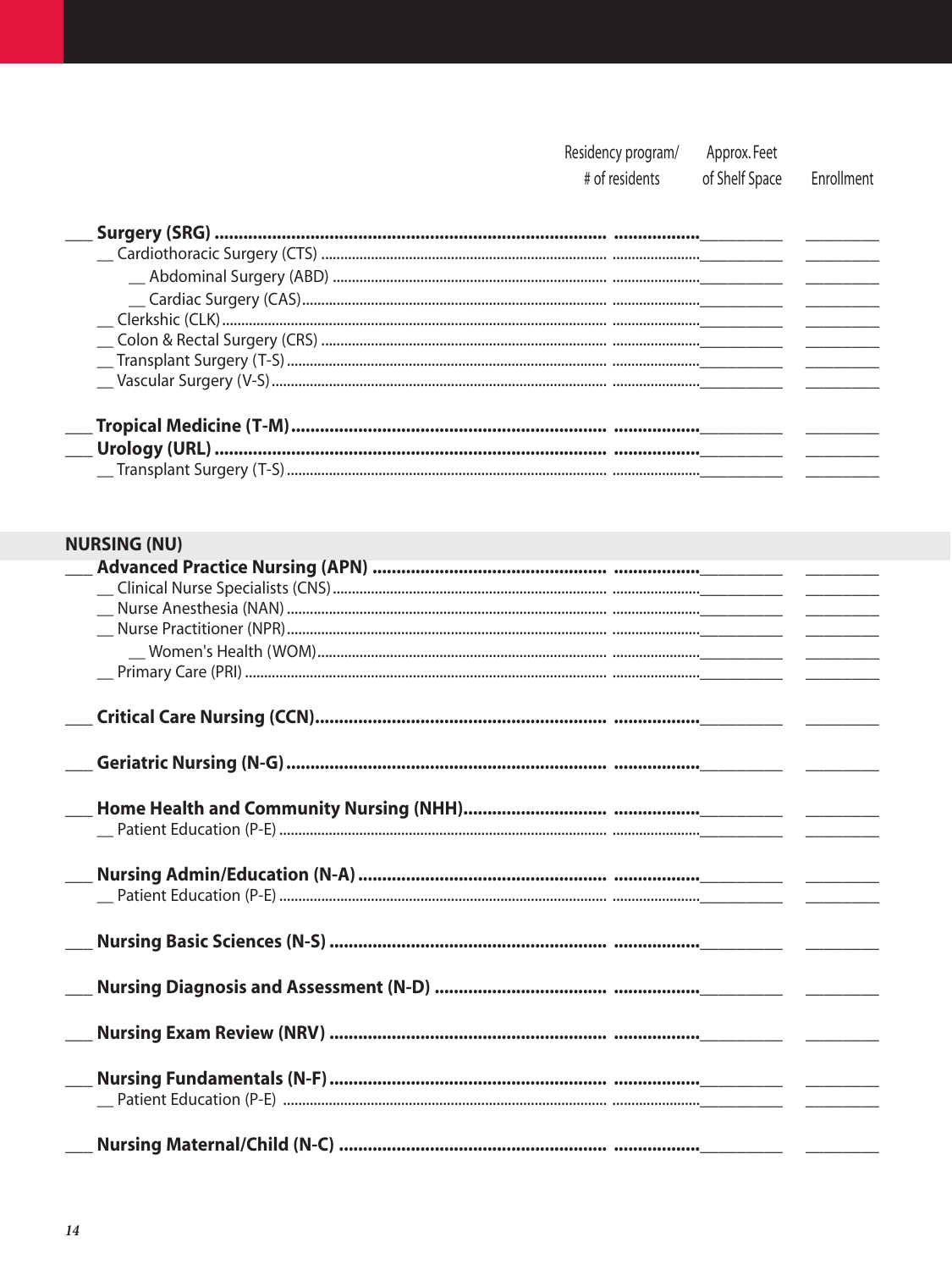| <b>OPTOMETRY &amp; EYECARE-RELATED OCCUPATIONS</b> |  |
|----------------------------------------------------|--|
|                                                    |  |
|                                                    |  |
|                                                    |  |
|                                                    |  |
|                                                    |  |
|                                                    |  |

Residency program/

# of residents

Approx. Feet

of Shelf Space

Enrollment

#### **PHARMACY**

#### **VETERINARY MEDICINE**

| Review Rooks (VRV) |  |
|--------------------|--|